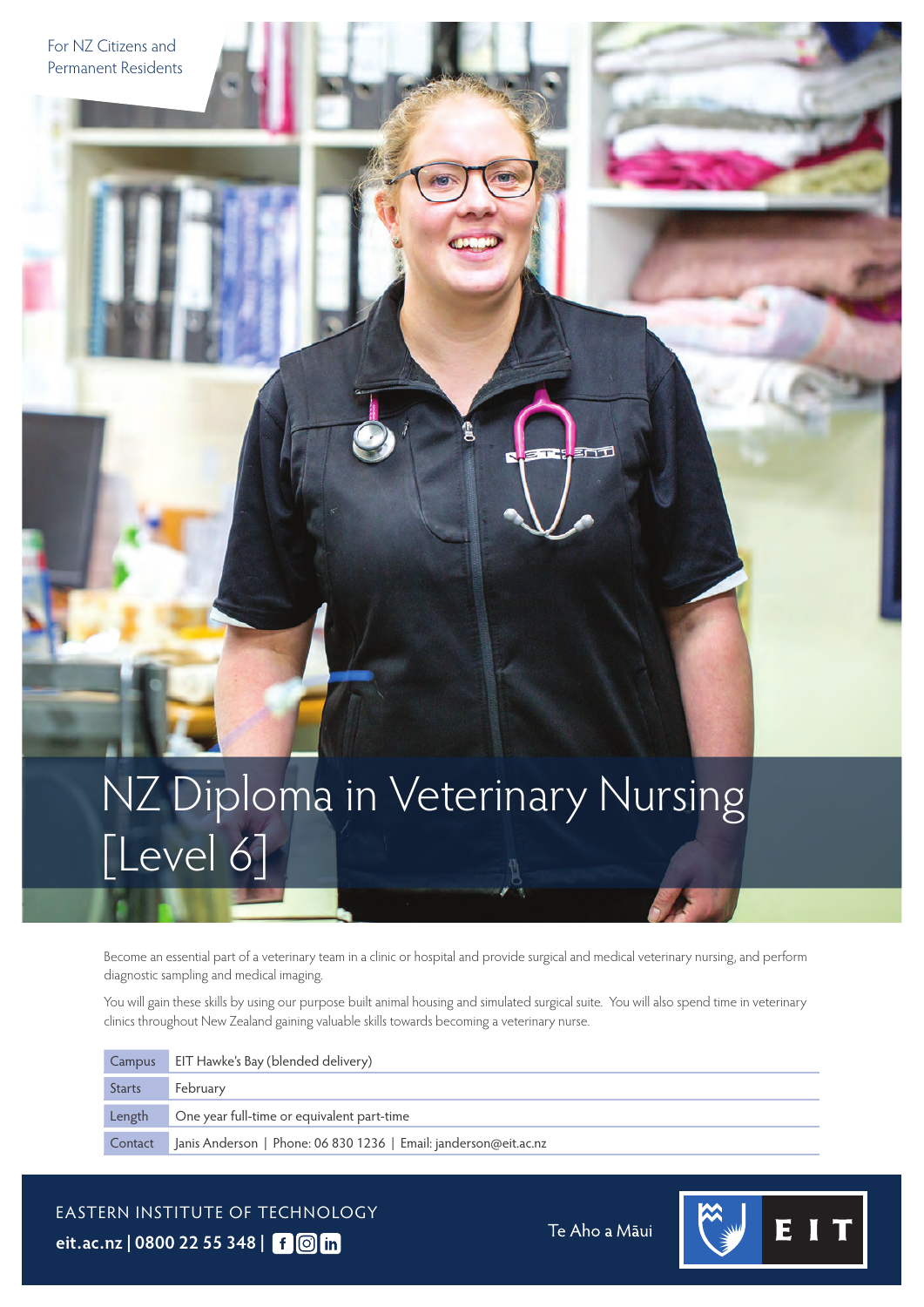

# Make your passion for animals your career

This qualification will prepare you to be a veterinary nursing professional, providing you with the skills, knowledge and attributes needed to help animals attain, maintain or recover optimal health and quality of life. As a graduate you will also be able to practice sustainably and engage in ongoing learning in the field.

This qualification is targeted at individuals who have already completed the NZ Certificate in Animal Technology (Veterinary Nursing Assistant) [Level 5], or equivalent and who seek to further their veterinary nursing education. This qualification will provide you with technical veterinary nursing skills in a clinical environment as well as the ability to manage patients and clients and follow protocols in all aspects of clinical veterinary practice.

The NZ Diploma in Veterinary Nursing recognises competence in a wide range of skills that enable you to become a functioning part of a veterinary team in a clinic or hospital through being able to:

- ▶ Provide surgical veterinary nursing
- ▶ Provide anaesthetic veterinary nursing
- Provide medical veterinary nursing
- Perform diagnostic sampling and medical imaging
- Be innovative and reflective in practice

You are welcome to make an appointment to discuss your study options with our staff, either in person or by phone and also to visit at any time to view our facilities. If you have any questions please feel free to contact us.

#### **YOUR FUTURE CAREER AND STUDY OPPORTUNITIES**

Your study pathway could progress onto the Bachelor of Veterinary Nursing.

Possible jobs and career opportunities can include:

- ▶ Veterinary Nurse ▶ Veterinary Sales Representative
- 
- ▶ Nutritional Sales Representative
- ▶ Animal Welfare Officer
- ▶ Animal Technician

#### **WHAT YOU NEED TO KNOW**

#### **NZ Diploma in Veterinary Nursing**

| Level  | evel 6                                     | <b>Credits</b> | 120                   |
|--------|--------------------------------------------|----------------|-----------------------|
| Length | One year full-time or equivalent part-time | Fee*           | \$7,500 approximately |

\* This is a guide only based on the previous year. All costs quoted include GST and student services levy. Fees apply to New Zealand citizens and New Zealand permanent residents only.

#### **CLINIC WORK PLACEMENTS**

As a student in the NZ Diploma in Veterinary Nursing you must complete 240 hours of clinic work placements as set by the Programme Coordinator and Workplace Coordinator. In order to provide you with different perspectives on veterinary nursing, you will complete your clinic work placements in at least two different veterinary practices, unless you are currently employed at a veterinary clinic.

You will be required to find your own clinic work placements with assistance from programme staff where needed. It is recommended clinic work placements will be in blocks.

While on clinic work placement, you must maintain a portfolio with evidence of completion of practical assessments and clinical skills. You will be in contact with the Workplace Coordinator on a regular basis to discuss progress on the workplace requirements.

A memorandum of agreement will be drawn up between the clinic work placement facility, yourself and EIT to define the rights and responsibilities of each party involved in the work placements.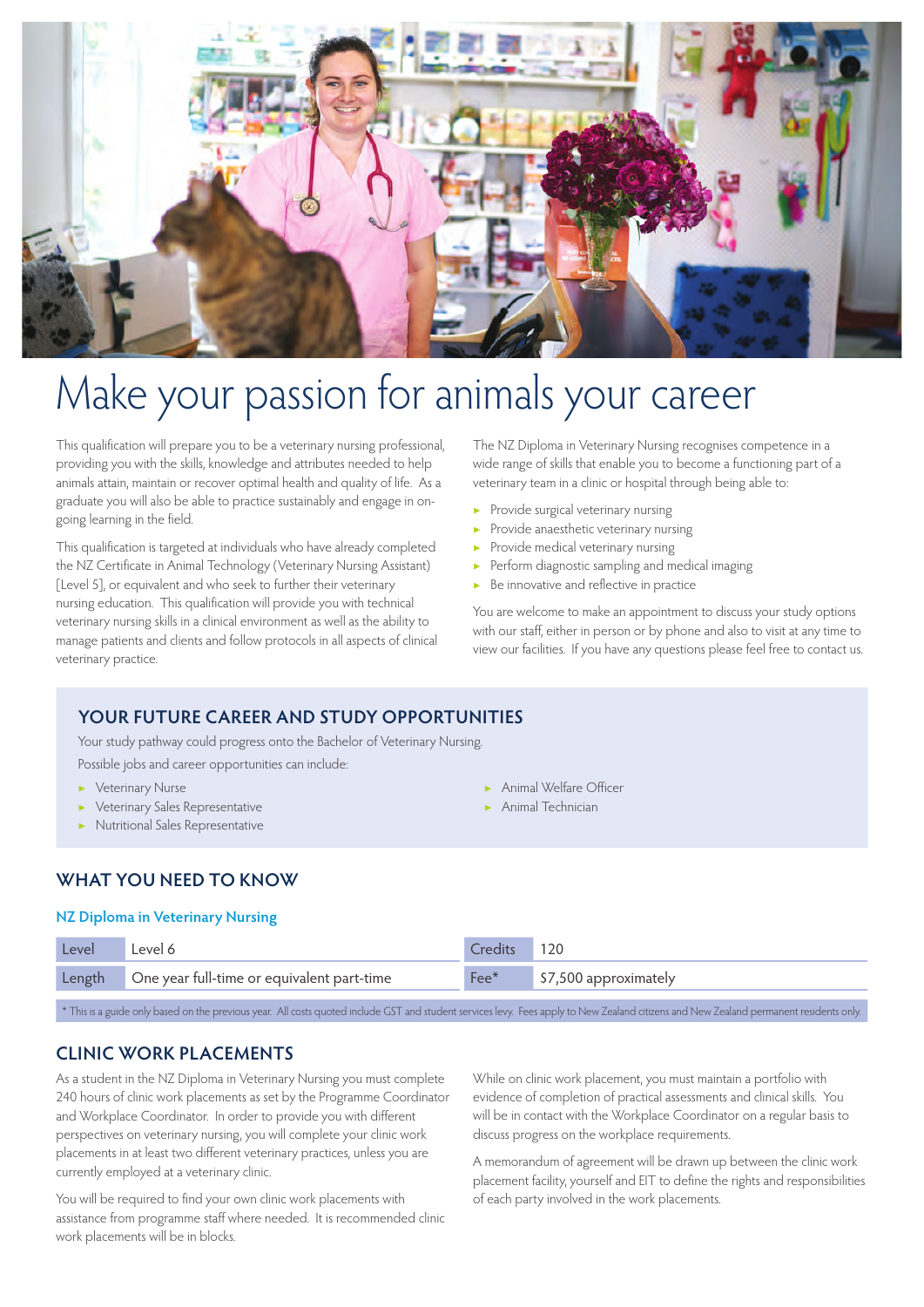#### **2022 KEY DATES**

PROGRAMME DATES

Orientation starts

Programme starts

Programme ends Friday, 25 November

#### EIT SEMESTER HOLIDAYS 15 April - 29 April 27 June - 15 July 3 October - 14 October

Tuesday, 8 February

Monday, 14 February

you have passed a very similar course at the same level.

▶ RPL is based on the assessment of your current knowledge and skills. You would apply for RPL if you had gained the relevant knowledge and skills through life experiences and informal learning situations.

You will be asked to provide details of anything that you would like considered as credit toward your intended programme of study, as part of your application.

You must apply prior to enrolment.CC and RPL cannot be awarded for a course if you are enrolled in that course.

Overall RPL Credit Limit 50%. The programmes maintain the ability to partially credit courses where evidence of current competence is presented.

For further information and enquiries about CC and RPL please contact, Hafiz Bakri, Programme Coordinator, on 06 830 1954.

#### **FACILITIES**

- Specialised animal practical facilities with simulated surgery facilities, live animal housing, isolation unit, simulated clinic reception and diagnostic preparation room.
- Laboratory facilities.
- ▶ Library and computer facilities.

#### **ASSESSMENTS**

Consists of practical workbook completion for on-campus practicals, completion of work experience portfolio, assignments, tests, exams and observations, depending on nature of the course.

#### **THE EXPERIENCE YOU NEED & THE SUPPORT TO SUCCEED**

When you study at EIT you'll get the kind of experiences that will help you gain the knowledge and skills to get ahead.

You'll also be supported by lecturers and tutors who are here for you, within a learning environment where you are treated as an individual, not just a number. They'll know your name and you'll receive one-on-one attention to make sure you get the support to succeed.

#### **TIMETABLE**

Your study time will be made up of contact time (online learning directed by tutors, block course, drop-in sessions and industry-based learning) and non-contact time (individual study time and self-directed online learning).

#### **Contact Time**

Block course classes are timetabled between 8.00am - 5.00pm, Monday to Friday.

- ▶ 276 teaching hours over the programme
- ▶ 240 clinic work placement hours over the programme

#### **Non-contact Time**

You should plan to spend approximately 644 hours of individual study over the duration of the programme.

#### **ADDITIONAL COSTS**

- ▶ Transport and accommodation for clinic work placements where required.
- ▶ Clothing as required for small animal practicals, including covered shoes.
- ▶ Black dress pants for clinic work placements. ▶ Travel and accommodation to attend block
- course and exams at EIT Hawke's Bay.
- ▶ \$700 approximately for required textbooks.
- $\blacktriangleright$  \$40 approximately for scrub top.

#### **ENTRY CRITERIA**

- ▶ NZ Certificate in Animal Technology (Veterinary Nursing Assistant) [Level 5]; or
- ▶ National Certificate in Veterinary Nursing [Level 5] or equivalent.

#### **Information Sharing Session**

Applicants who meet academic entry may be required to attend an information sharing session if they have achieved their Level 5 qualification with a provider other than EIT.

The purpose of this session is to share information about the programme and the applicant and communicate expectations regarding the programme.

#### **Good Character Requirement**

▶ ALL applicants are required to provide a completed Ministry of Justice Criminal Convictions Record (copy of form is attached). EIT reserves the right to decline entry to the programme should an applicant's police record be such that they would be considered unsuitable for veterinary nursing work. Applicants with convictions for dishonesty or drug offences will likely be considered unsuitable. A criminal declaration will be required every year of enrolment in the programme.

The Dean may apply discretion to these regulations in exceptional circumstances.

Applicants who meet all entry requirements will be selected in order of application.

#### **ENGLISH LANGUAGE ENTRY REQUIREMENT**

All applicants must demonstrate an acceptable level of English language fluency prior to acceptance in the programme. For international students, ways in which English language fluency may be demonstrated include the following:

- ▶ Successful study of a programme in which English was the language of instruction (subject to the conditions in EIT's Database for English Language Proficiency (DELP)).
- Completion of a New Zealand Certificate in English Language (Level 4 with any endorsement).
- ▶ IELTS Academic score of 6, with no band score lower than 5.5, achieved in a single test within the two years preceding enrolment.
- ▶ Accepted international equivalents to the above IELTS scores, achieved in a single test within the two years preceding enrolment (see equivalency tables in the DELP).

#### **ENTRY WITH CREDIT**

You may already have some knowledge or skills that can be recognised as part of your intended study. This may take a number of different forms including study at a private training establishment, workplace training, other tertiary study, life experiences or voluntary work. If you think you may qualify, you may want to apply for Cross Credit (CC) or Recognition of Prior Learning (RPL).

▶ CC is based on the equivalency of courses or qualifications. You would apply for CC if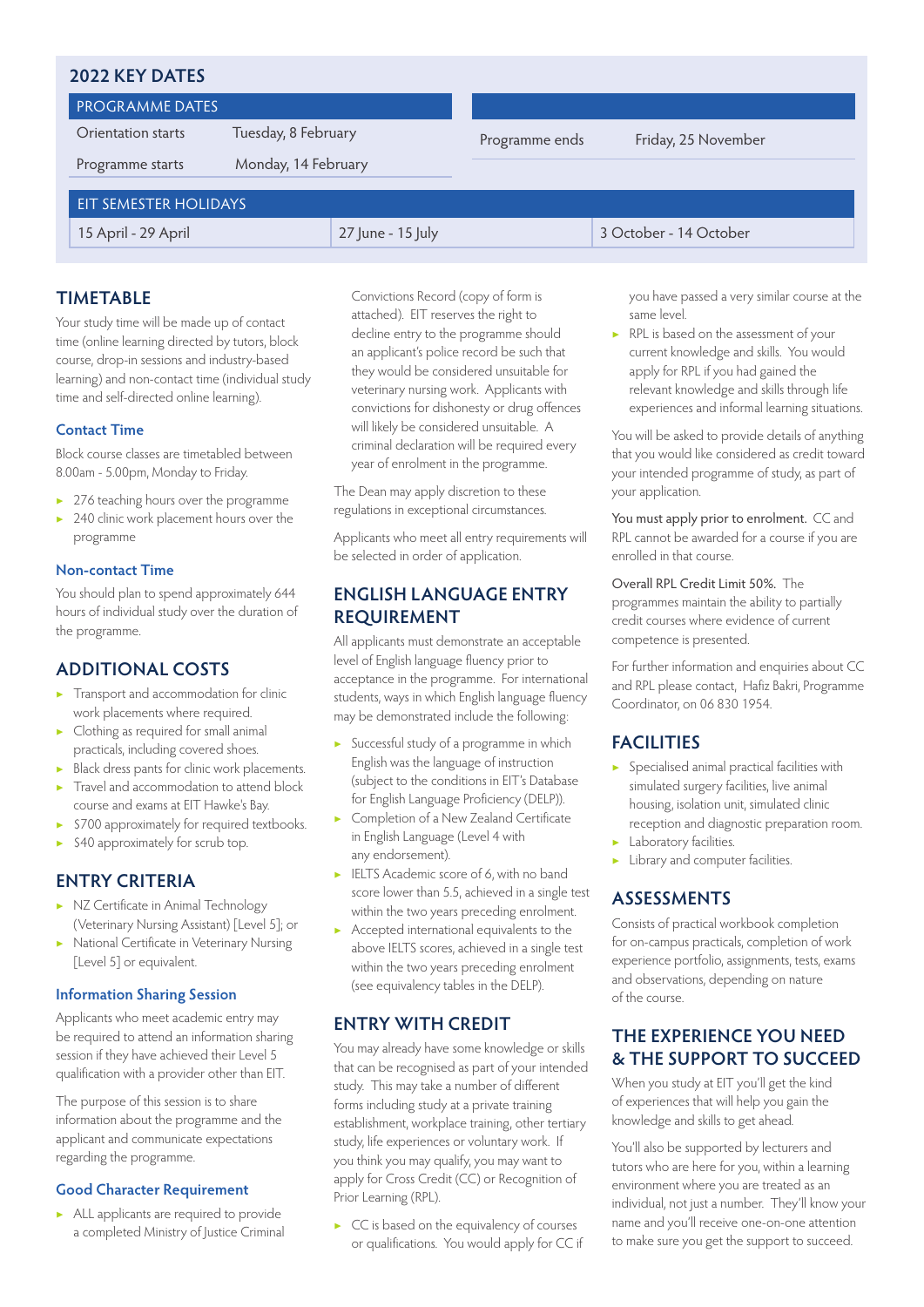# HOW TO ENROL

There is an easy 3-step process to follow when enrolling at EIT.

#### **STEP 1**

Check out the programmes online to see the programmes available for you to study. A copy of the course information for each programme is available online.

### **STEP 2**

You can now use your RealMe verified identity to apply for study at EIT. If you use your RealMe verified identity you will no longer be sent a copy of your application form to sign. You also will not need to provide us with a copy of your primary ID.

If you apply online without using RealMe then you will be sent a summary of your enrolment to check and sign. Your enrolment cannot progress until you have sent this back to us. Please return this quickly along with any documentation we request from you.

You can also apply using a paper enrolment form. Please call us on **0800 22 55 348** and we will send you one out.

You will receive an acceptance letter from your Faculty with programme information. This will include the start date of your study and any special information regarding your programme.

It may also include course selection forms which you need to complete and return to EIT. Depending on your chosen programme of study, you may be invited to attend an interview before you are accepted.

#### **STEP 3**

Arrangement for full payment of enrolment fees must be made before the start of your programme. You will receive an invoice with payment details.

**Fees-Free government scheme:** Tertiary education is feesfree for eligible domestic tertiary students. To check if you are eligible, go to **[FeesFree.govt.nz](https://FeesFree.govt.nz)** and enter your National Student Number (NSN). If you are not eligible you will be responsible for paying your fees.

**Scholarships and grants:** Scholarships and grants make life easier by helping to cover your fees, other costs and living expenses while you study. You don't always need to be an academic high-flyer to qualify. You can find out more about scholarships and other options for paying your fees at **[eit.ac.nz](https://www.eit.ac.nz)**.

**StudyLink:** If you need to pay for your own study you can choose to apply for your Student Loan and Student Allowance with StudyLink. You should do this early, even if you haven't yet been accepted on your programme. You can change your details later if anything changes. Visit **[studylink.govt.nz](https://studylink.govt.nz)** to find out more about StudyLink.

#### **STUDENT SERVICES LEVY**

The Student Services Levy is a compulsory non-tuition fee that is charged to students enrolled at EIT. The levy is to contribute to the provision of quality student services that support learning. The funds received by EIT from the levy are ring-fenced, meaning they can only be spent on student services.

#### **STUDENT LOANS AND ALLOWANCES**

StudyLink is a service of the Ministry of Social Development. Apply well before your programme begins (even if you haven't been accepted yet) so you'll be ready to get your payments when you need them most.

Check out what you qualify for at [studylink.govt.nz](https://studylink.govt.nz).





# THE EXPERIENCE YOU NEED & THE SUPPORT TO SUCCEED



© Eastern Institute of Technology

DISCLAIMER: All information in this publication pertains to New Zealand Citizens or Permanent Residents, and is correct at the time of printing but is subject to change. EIT reserves the right to amend/withdraw programmes or courses. The EIT Council will set fees annually by November and are subject to change. For the latest information, or for full programme entry requirements visit [eit.ac.nz.](https://www.eit.ac.nz)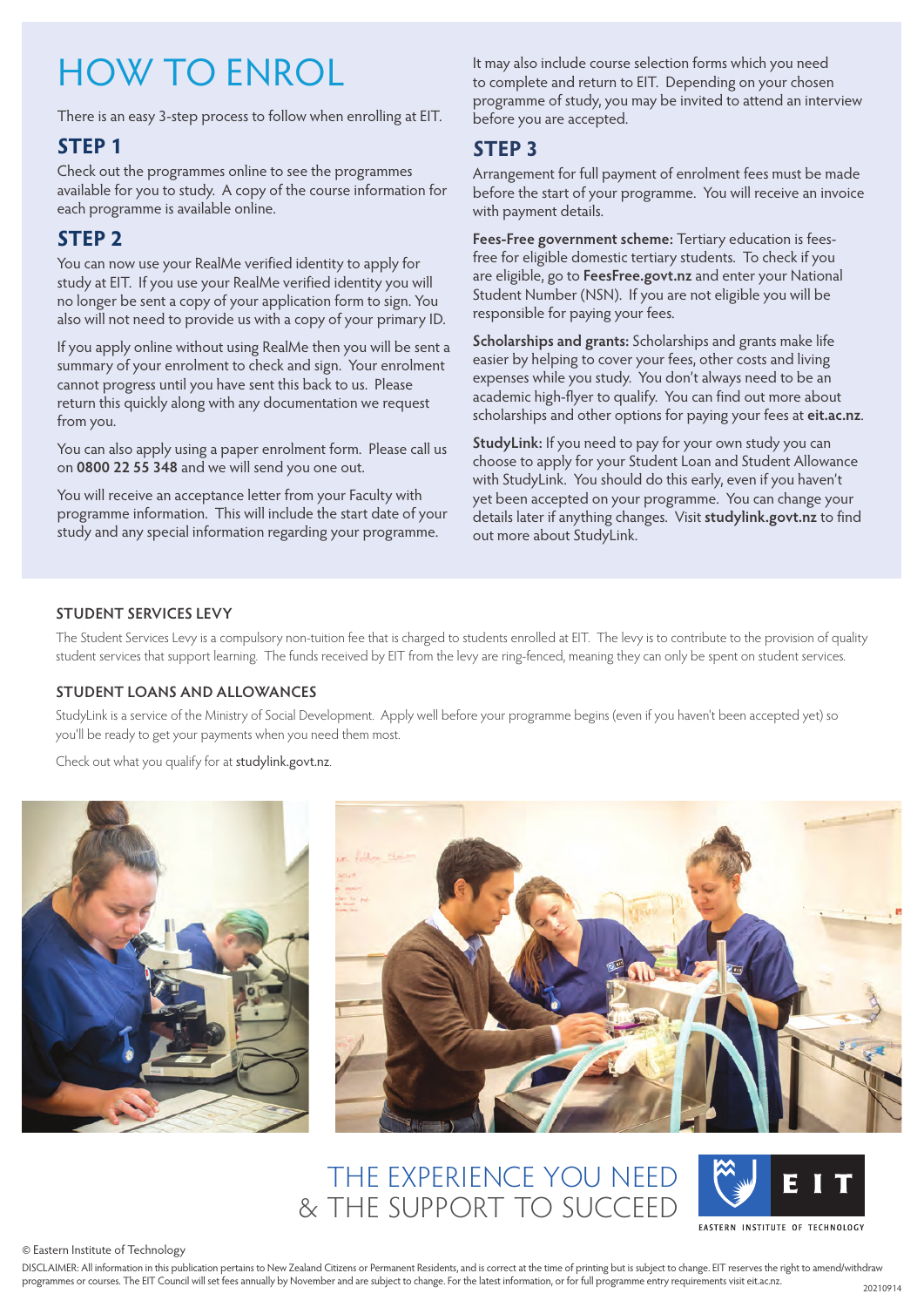#### **EXPERIENCED LECTURERS**

You can be confident in the quality of our teaching and your learning experience at EIT.

EIT is one of the top ITPs in New Zealand for research excellence due to the quality of our community centred research, and associated publications and level of government and external grant income. This means that your lecturers use the latest knowledge and research in their field of expertise to inform their teaching, and many are at the forefront of knowledge creation within their discipline area.

| <b>NAME</b>                          | <b>QUALIFICATION</b>                                          | <b>NAME</b>                   | <b>QUALIFICATION</b>                                          |
|--------------------------------------|---------------------------------------------------------------|-------------------------------|---------------------------------------------------------------|
| Hafiz Bakri<br>Programme Coordinator | DipVNursing                                                   | Dr Leena Awawdeh<br>l ecturer | PhD, DVPH, BVSc (Vet Medicine)                                |
|                                      | Office: L219   Phone: 06 830 1954   Email: hbakri@eit.ac.nz   |                               | Office: L219   Phone: 06 830 1167   Email: lawawdeh@eit.ac.nz |
| Sarah Thomson<br>Lecturer            | BVSc, BSc, DipSc                                              | Stephanie Thomas<br>Lecturer  | <b>BVTech, DipScTech</b>                                      |
|                                      | Office: L219   Phone: 06 830 1190   Email: sthomson@eit.ac.nz |                               | Office: L219   Phone: 06 830 1813   Email: sthomas@eit.ac.nz  |
| Emma Martin<br>Lecturer              | <b>BVTech</b>                                                 |                               |                                                               |
|                                      | Office: L219   Phone: 06 830 1373   Email: emartin@eit.ac.nz  |                               |                                                               |

#### **COURSE DESCRIPTIONS**

The structure of the programme is as follows. To be awarded the NZ2491 NZ Diploma in Veterinary Nursing [Level 6] the student must have completed every course in the programme - as identified in the Schedule of Courses below. Total Credits for completion of the NZ2491 NZ Diploma in Veterinary Nursing qualification = 120.

| <b>COURSE</b><br>NO. | <b>BRIEF DESCRIPTION</b>                                                                                                                                                                                                                         | NO. OF<br><b>CREDITS</b> | <b>NZQA</b><br><b>LEVEL</b> | <b>SEMESTER</b><br><b>OFFERED</b> |
|----------------------|--------------------------------------------------------------------------------------------------------------------------------------------------------------------------------------------------------------------------------------------------|--------------------------|-----------------------------|-----------------------------------|
| <b>DVN6.01</b>       | Anaesthesia and Analgesia<br>This course aims to allow students to develop the knowledge and skills required to monitor<br>and manage non-complex patients receiving general anaesthesia for surgical purposes.                                  | 15                       | 6                           |                                   |
| <b>DVN6.02</b>       | <b>Diagnostics A</b><br>This course will allow students to develop the knowledge and skills to prepare biological<br>samples, locate and interpret the results and provide assistance in relevant treatment.                                     | 15                       | 6                           |                                   |
| <b>DVN6.04</b>       | <b>Medical Nursing A</b><br>This course will allow students to develop the knowledge and skills required to provide best<br>practice nursing care for a variety of patients to improve patient wellbeing.                                        | 15                       | 6                           |                                   |
| <b>DVN6.07</b>       | Work Experience and Investigation A<br>This course will allow students to develop the knowledge and skills required for innovative<br>and culturally appropriate veterinary nursing practice and to practice veterinary nursing skills.          | 15                       | 6                           |                                   |
| <b>DVN6.11</b>       | <b>Surgical Nursing</b><br>This course will allow students to develop the knowledge and skills required to assist during<br>surgery and provide dental care to animals.                                                                          | 15                       | 6                           | $\overline{2}$                    |
| <b>DVN6.03</b>       | Diagnostic B<br>This course will allow students to develop further knowledge and skills to prepare for,<br>participate in and interpret in-house diagnostic testing, and to participate in preventative<br>health procedures.                    | 15                       | 6                           | $\overline{2}$                    |
| <b>DVN6.14</b>       | <b>Medical Nursing B</b><br>This course will allow students to develop the knowledge and skills required to apply best<br>practice in nursing patients with specific diseases and to interpret animal behaviour to<br>improve patient wellbeing. | 15                       | 6                           | $\overline{2}$                    |
| <b>DVN6.17</b>       | Work Experience and Investigation B<br>This course will allow students to develop information literacy and communication skills<br>appropriate to veterinary nursing practice and to practice veterinary nursing skills.                         | 15                       | 6                           | $\overline{2}$                    |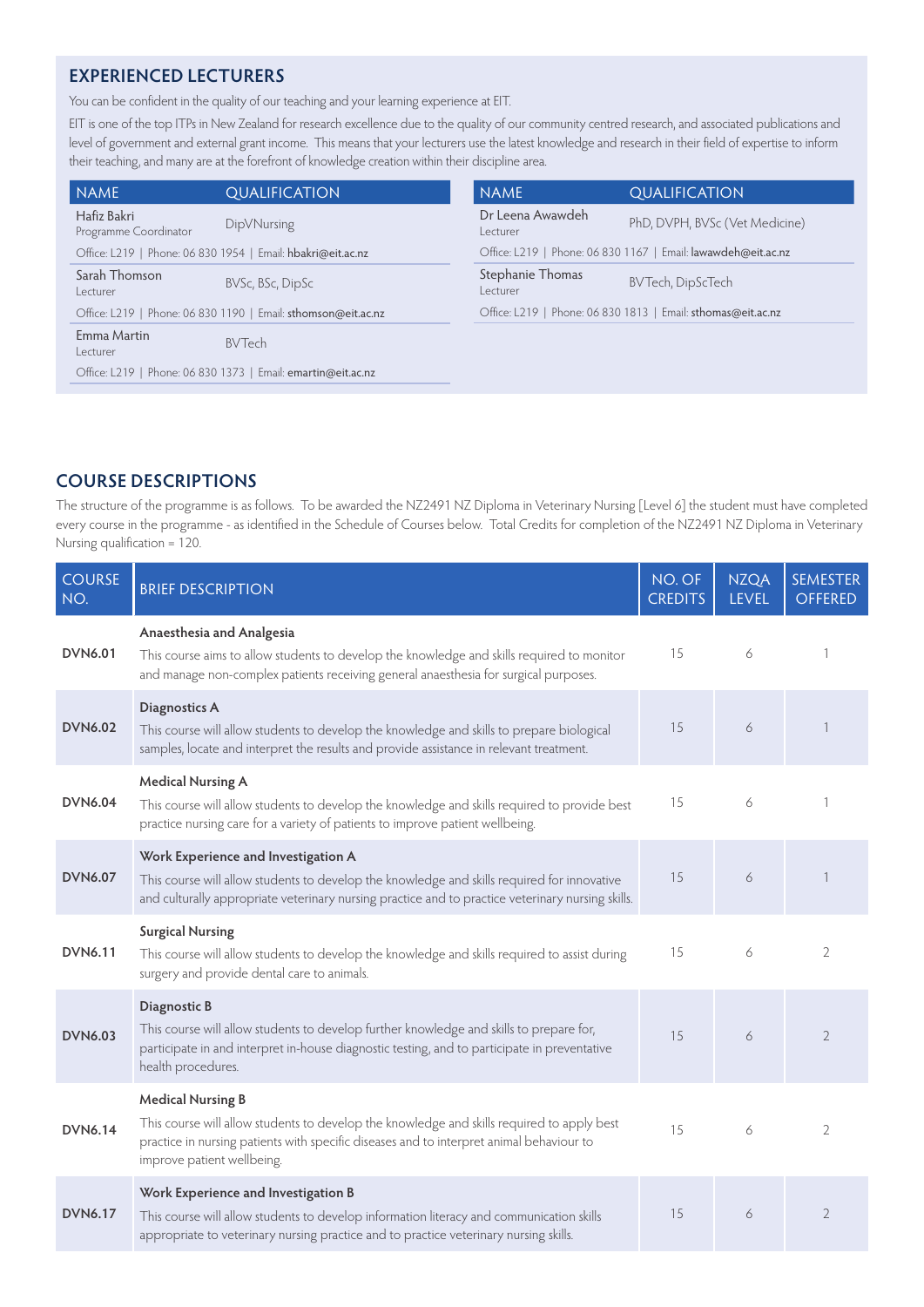

**DOCUMENTATION / FORMS**

# **Please Note**

# **The following documents need to be completed and returned with your application/enrolment.**

**Without these documents we are unable to proceed with your application.**

- **• Ministry of Justice Criminal Convictions Record**
- **• Criminal Declaration Form**
- **• Course Selection Form**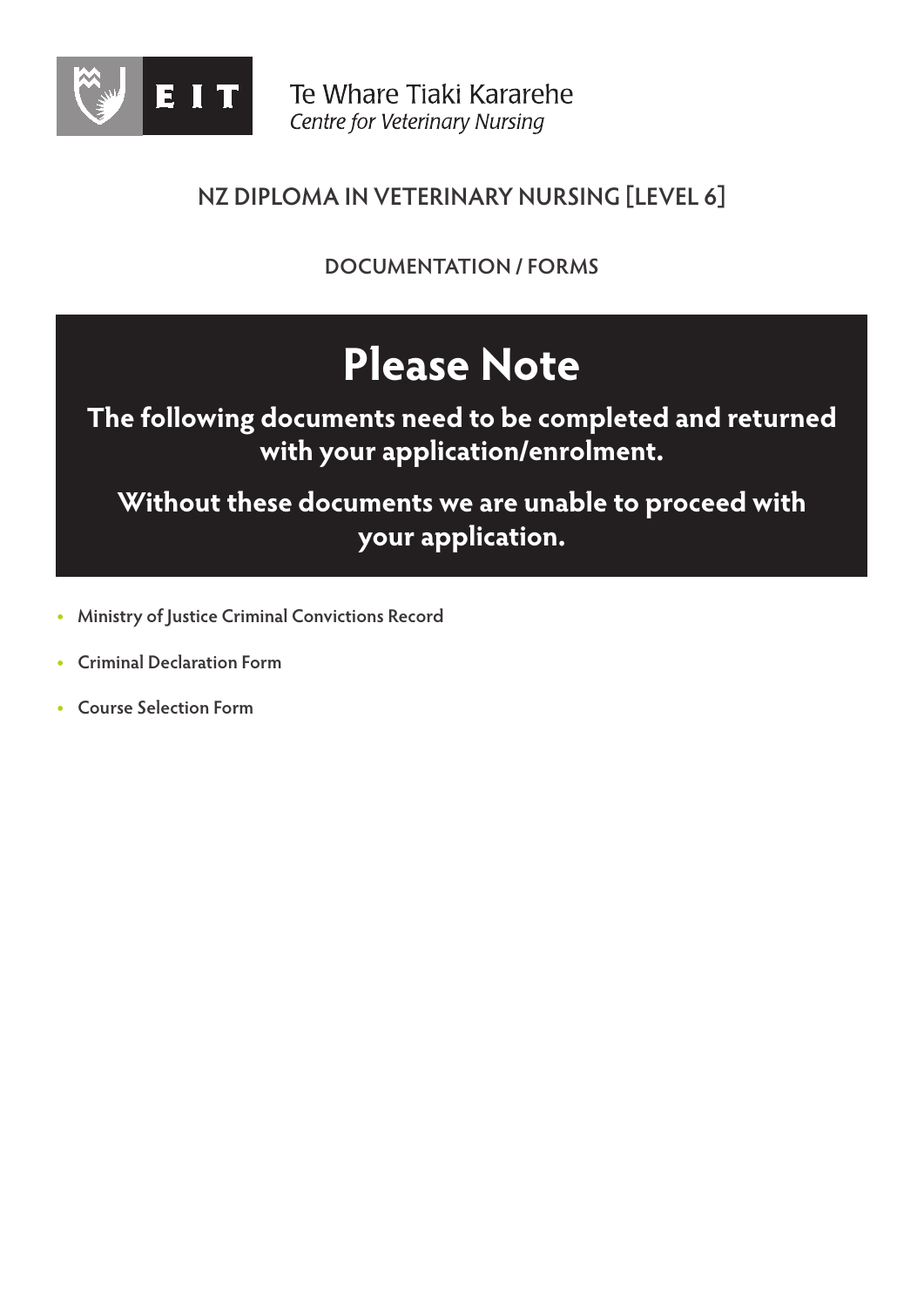

### **MINISTRY OF JUSTICE CRIMINAL CONVICTIONS RECORD**

As part of your application EIT requires you to obtain your own Ministry of Justice criminal record check.

You will need to go online to: **<https://www.justice.govt.nz/criminal-records/get-your-own/>**

Please fill in the **"Request your own criminal conviction history form"**. When you submit your application, you will also need to provide proof of your identification. This can be a clear photocopy of any one of the following:

- ▶ NZ Drivers Licence can be current or expired within the last 2 years, but cannot be cancelled, defaced or a temporary licence.
- ▶ NZ Passport can be current or expired within the last 2 years but cannot be cancelled or defaced. Must show your signature.
- ▶ Overseas Passport must be current and cannot be expired, cancelled or defaced. Must show your signature.
- ▶ NZ Firearms Licence must be current and cannot be expired or defaced.
- ▶ If you do not have any of these forms of identification you will need to follow the instructions in Step 5 of the form.

On the form, under Step 4, you are asked to select how you want the report returned to you. You **must** select **'by email'**. When you receive the result, you must forward this to the Centre for Veterinary Nursing Programme Secretary - Janis Anderson at **[janderson@eit.ac.nz](mailto:janderson@eit.ac.nz)**. Your enrolment is not considered to be completed until the result of this record has been received by the Programme Secretary.

You can post OR scan and email the request form and accompanying proof of identification to the Criminal Records Unit at the Ministry of Justice (postal and email address details are on the form).

If you do have a conviction, this will not automatically exclude you from enrolling. However, if you do have a conviction you will still go through EIT's conviction review process.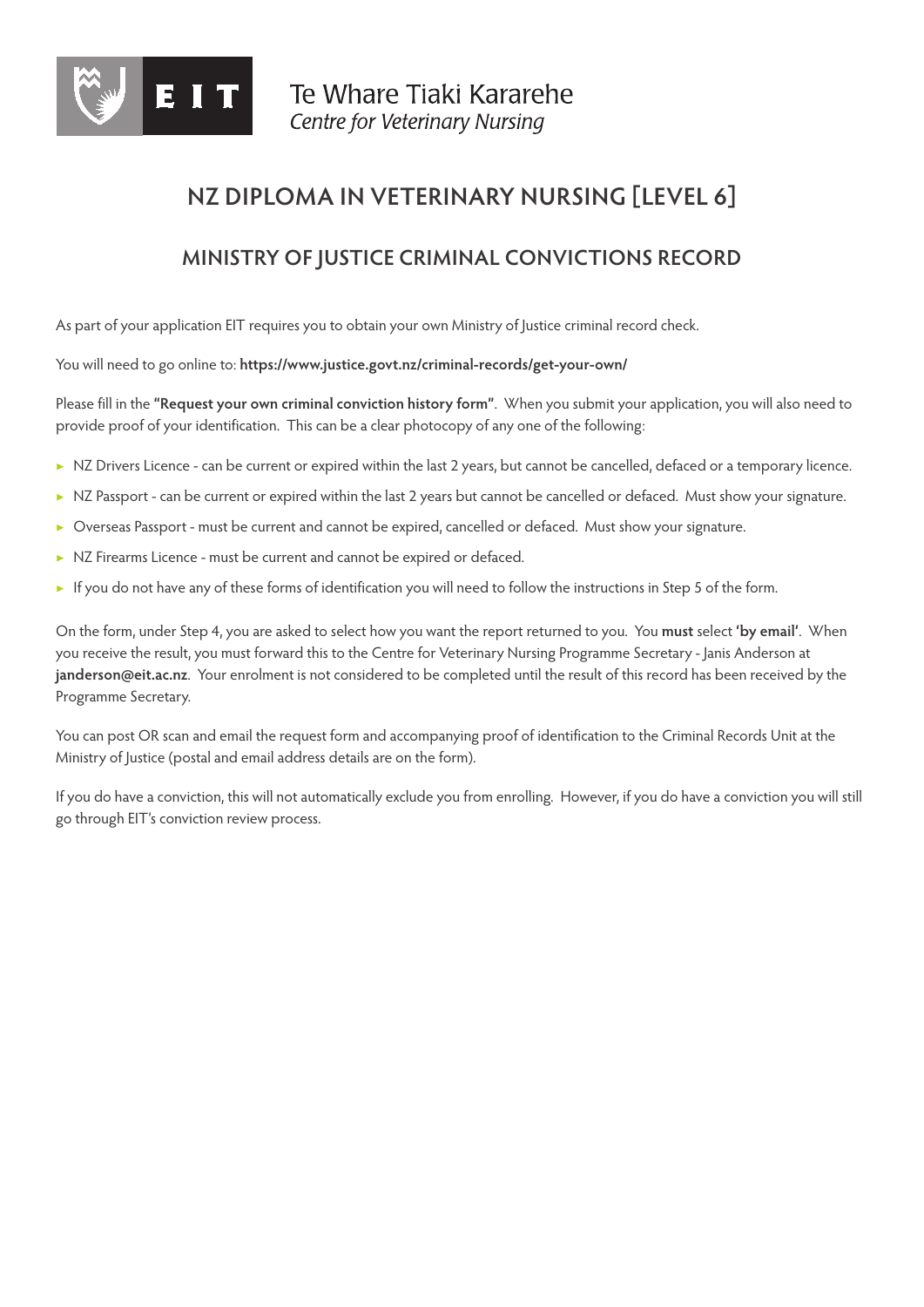

## **CRIMINAL DECLARATION FORM**

Applicant's full name:

Please print name clearly

Please be aware that having criminal convictions, especially for offences involving drugs or dishonesty, may affect your ability to gain employment or attend work placements in an animal facility. If your conviction history is such that it may affect your employment or work placement prospects, you may be denied entry into this programme.

 $Yes \Box$  $N_0$ Do you have any criminal convictions or pending criminal charges?

If you answered yes to the above question, please give details below:

#### Please read the following statement carefully before signing.

I declare that I have no undisclosed criminal convictions or pending criminal charges and am aware that failure to disclose such information could mean expulsion from the programme.

I give the Eastern Institute of Technology my full consent to obtain a police clearance check, if required, from my home country or any country that I have lived or worked in for more than 12 months.

Applicant's signature

Applicant's full name

Witnessed by (signature)

Witness' printed name and position or relationship to applicant